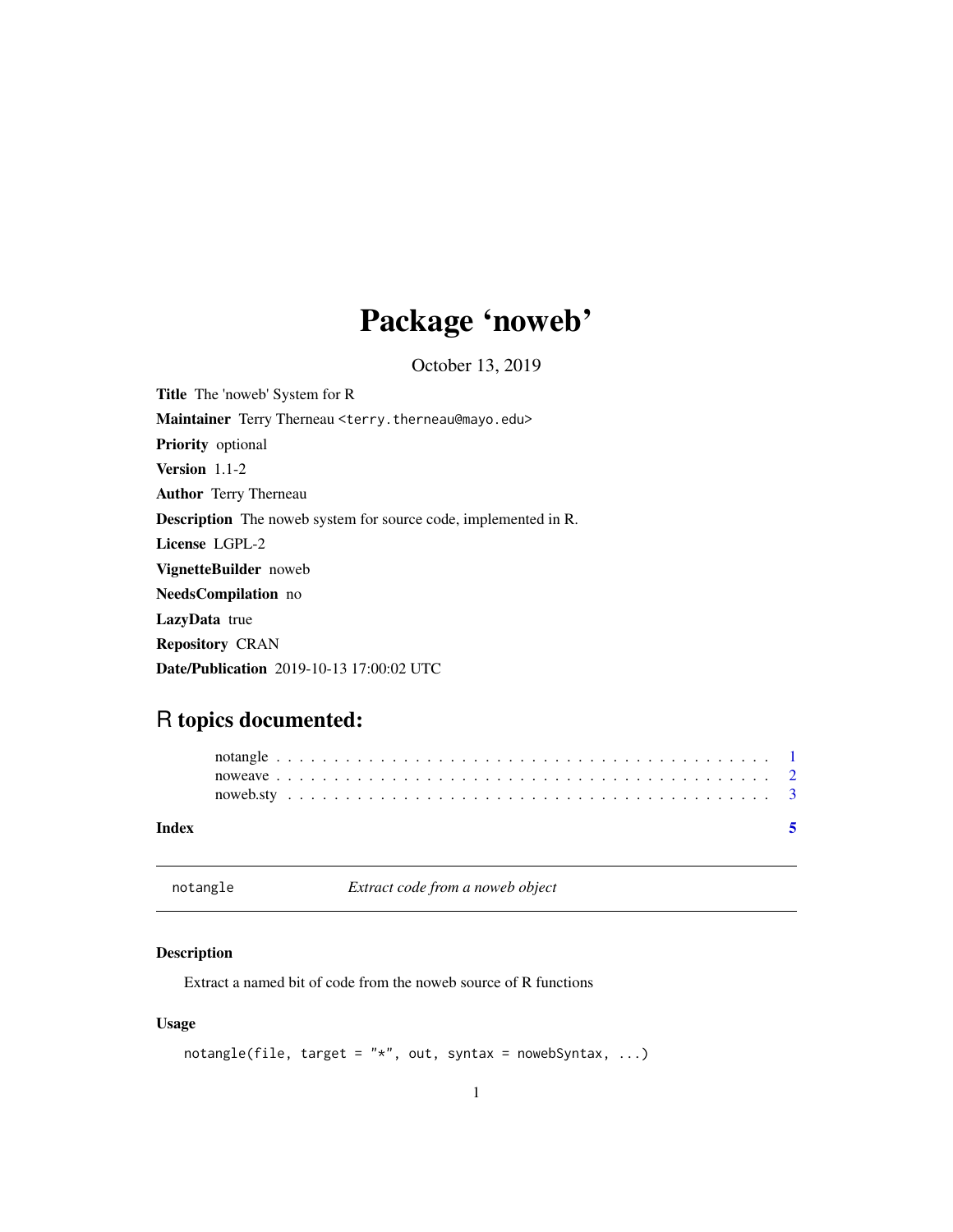#### <span id="page-1-0"></span>Arguments

| file     | an input file containing noweb code, or alternately an object of class noweb as<br>created by the nwread function.                                                                                                                                                                  |
|----------|-------------------------------------------------------------------------------------------------------------------------------------------------------------------------------------------------------------------------------------------------------------------------------------|
| target   | the target code chunk to extract. The parent .Rnw file will contain << chunk-name>><br>directives. A standard approach is to use * as the name of a chunk that will ex-<br>tract all the code fragments.                                                                            |
| out      | a file name on which to write the result. By default this will be the name of the<br>target with ".R" added, or if the target is "*" it will be the name of the input<br>file with it's final suffix changed to ".R". A value of out=NULL can be used to<br>suppress file creation. |
| syntax   | defines the syntax to detect code chunks. This would rarely if ever be changed<br>by a user.                                                                                                                                                                                        |
| $\ddots$ | extra arguments; unused. (Compatability with Sweave).                                                                                                                                                                                                                               |

#### Value

A character vector containing the code, with the invisible attribute set to prevent automatic printing.

#### Author(s)

Terry Therneau

#### References

N Ramsay. Literate programming simplified. IEEE Software 11:97-105, 1994.

#### See Also

[noweave](#page-1-1)

#### Examples

```
## Not run:
# Extract the nwread function
notangle("noweb.Rnw", "nwread")
```
## End(Not run)

<span id="page-1-1"></span>noweave *Extract documentation from a noweb object*

#### Description

Write a TeX file from a noweb source file.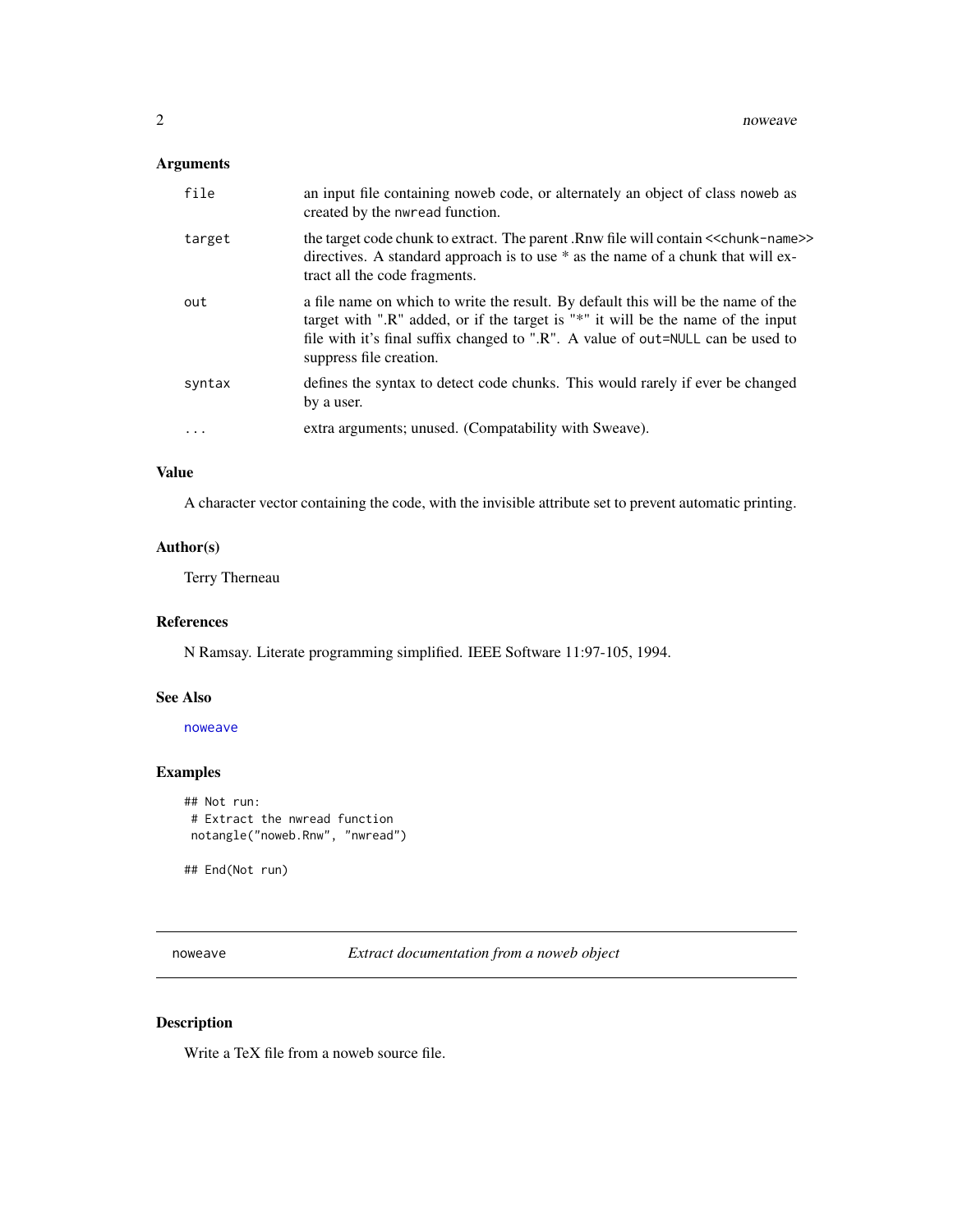#### <span id="page-2-0"></span>noweb.sty 3

#### Usage

```
noweave(file, out, indent=1, syntax=nowebSyntax, ...)
```
#### Arguments

| file      | an input file containing noweb code, or alternately an object of class noweb as<br>created by the nwread function.                        |
|-----------|-------------------------------------------------------------------------------------------------------------------------------------------|
| out       | a file name on which to write the result. By default this will be the name of the<br>input file with it's final suffix changed to ".tex". |
| indent    | the amount to indent code chunks                                                                                                          |
| syntax    | defines the syntax to detect code chunks. This would rarely if ever be changed<br>by a user.                                              |
| $\ddotsc$ | extra arguments; unused. (Compatability with Sweave).                                                                                     |

#### Details

R code written using noweb is a mixture of Latex documentation and chunks of R code. The noweave command formats these into a TeX document which is designed to explain the code to a human. The notangle command writes out R files for the computer's use.

#### Author(s)

Terry Therneau

#### See Also

[notangle](#page-0-1)

#### Examples

```
## Not run:
# Create the TeX file of documentation for the noweb library
noweave("noweb.Rnw"
## End(Not run)
```
noweb.sty *Style file for noweb documents*

#### Description

Style file for noweb documents

#### Usage

noweb.sty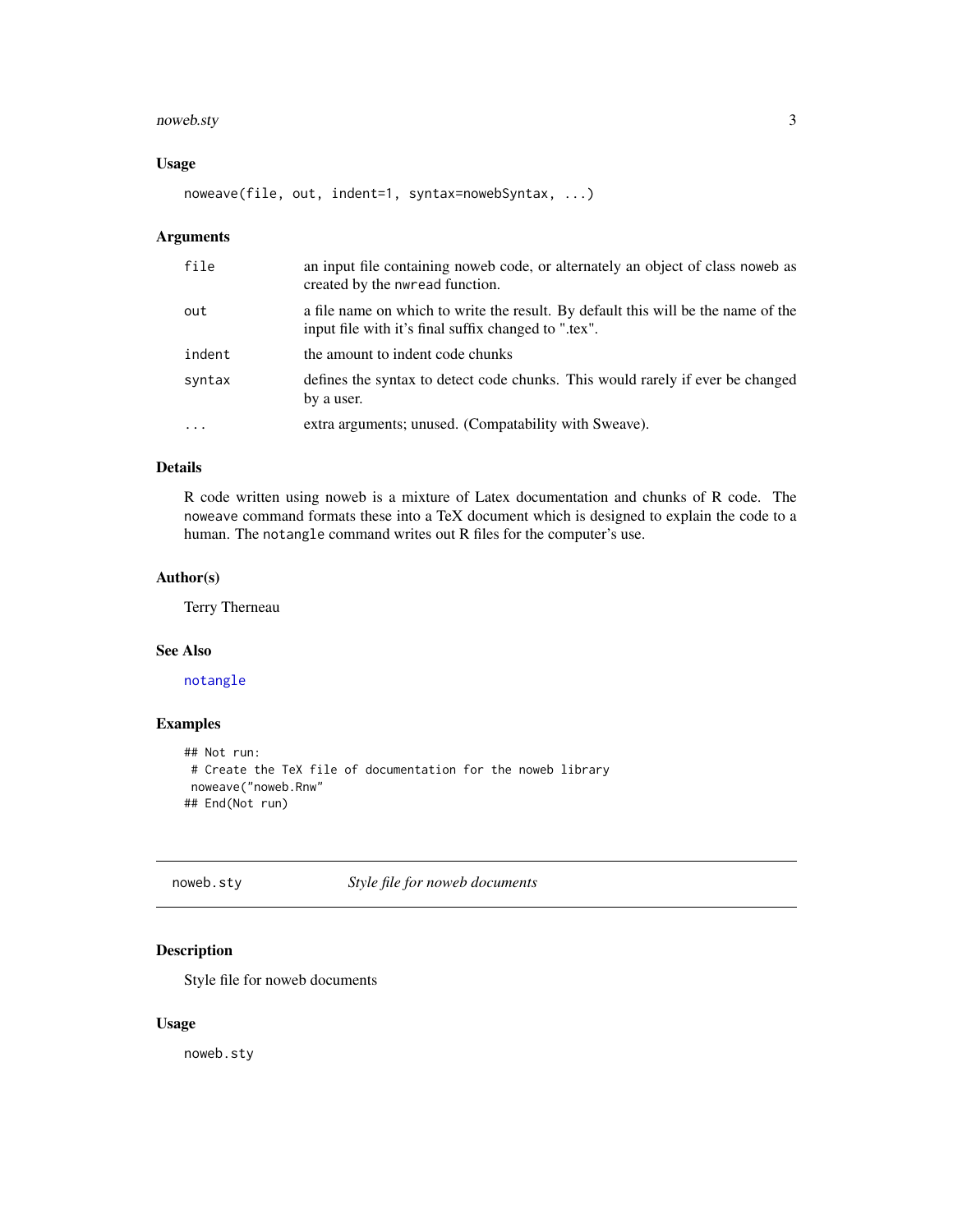#### Format

vector of character strings

#### Details

Latex files created by the noweave command will contain the line usepackage{noweb}, which in turn will try to load the file noweb.sty. A copy of this file needs to be either in the local directory or on the search path used by Latex.

This data set is a copy of the file; create a disk copy for Latex by using write(noweb.sty,file="noweb.sty").